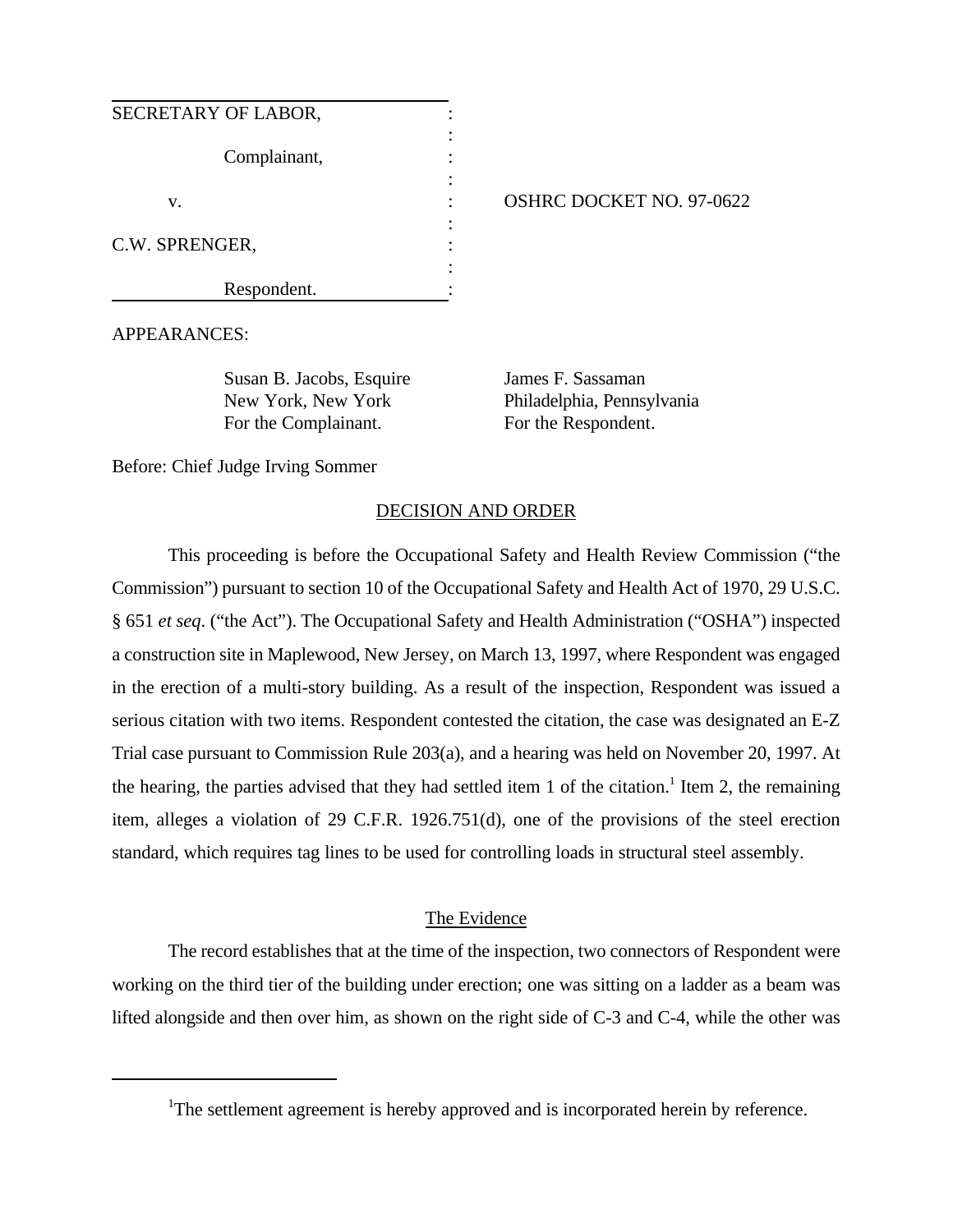sitting on the steel waiting to receive the beam to connect it to the structure, as shown on the left side of C-4.<sup>2</sup> The record also establishes that the beam was lifted 15 to 20 feet from the connector on the ladder, that the employees were working at a height of about 30 feet, and that no tag line was being used to hoist the beam. CO Torre testified that there are no exceptions to the standard and that the purpose of using a tag line is to guide a load into place and to keep it from swinging or rotating out of control; he further testified that the beam could have swung into one of the connectors, causing a fall, and that the connector waiting to receive the beam could also have fallen in trying to reach out and grab it without a tag line. Torre said that an employee on the ground should have guided the load as it was lifted to keep it from swinging toward the connector on the ladder and that the employee on the slab, shown between the two connectors in C-4, should have guided the load to the connector waiting to receive it. (Tr. 20-24). Louis Ricca, the assistant area director for safety compliance in OSHA's Parsippany, New Jersey, office, reviewed the file and the video and discussed the case with CO Torre; Ricca's testimony about how tag lines should have been used at the site was essentially the same as that of Torre, and he agreed that there are no exceptions to the standard. (Tr. 31-34).

Thomas Jankiewicz, the outside superintendent and safety director for C&C Erectors, testified that he had surveyed the site and determined the logistics of the job before it began and that he had been to the site two to three more times before the OSHA inspection; due to the lay of the land and another building on the left side, the only area where the crane could be put and the steel hoisted was on the right side of the structure under erection, as shown in  $C-2$ .<sup>3</sup> Jankiewicz further testified that because of the location of the crane and the steel, tag lines could not be used to hoist the beams up to the structure, explaining that the steel had to be picked up and then taken around the back of the building and that the ground man would have had to use a tag line 200 feet long to guide a load this distance; he also explained that the ground man would have had to run to keep up with the crane's swing, that he would have had to watch the load and where he was going at the same time, and that the only person who could have seen him in back of the building would have been the connector

 ${}^{2}C-3$  and C-4 are stills made from C-2, the video of the scene taken by Robert Torre, the OSHA Compliance Officer ("CO") who conducted the inspection.

 ${}^{3}$ C&C Erectors and C.W. Sprenger are owned by the same principals. (Tr. 37).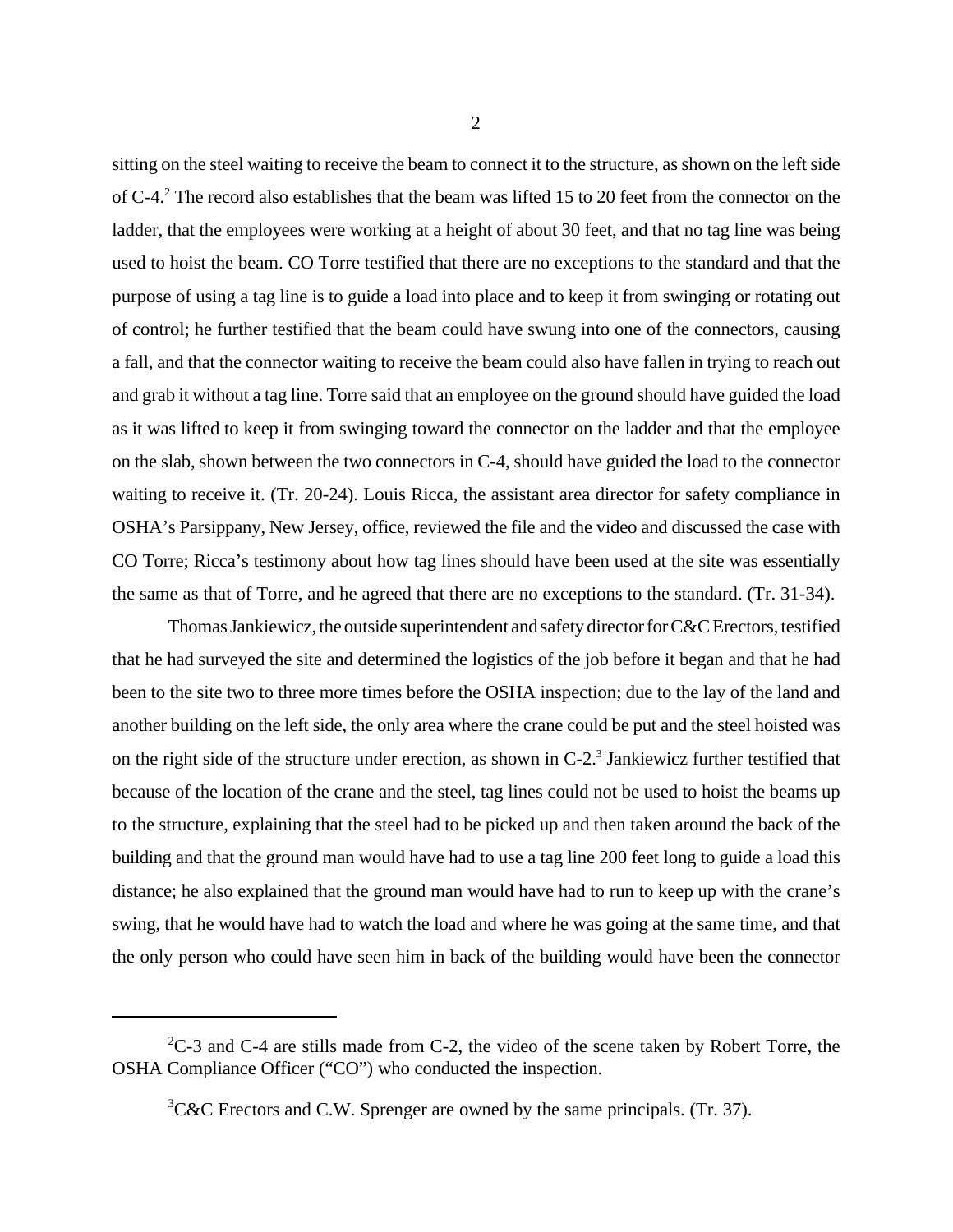waiting for the beam. Jankiewicz said that a long tag line can get hung up and cause a beam to swing out of control and that this would be more hazardous for the connector, who would have to run over and grab the line to get the beam back under control. He also said that using a shorter line would serve no purpose; the beam would be under the control of the crane as soon as the line was out of reach, a connector trying to grab a short line could cause the beam to strike the structure, and the signalman on the slab could not guide the beam because he had to use both hands to signal. The opinion of Jankiewicz was that there was no other way to do the work that day and that the hoisting was done very safely; as shown in C-2, there was no wind and the beam was calm and under control as it was lifted and moved into place. (Tr. 37-61).

#### Decision

The subject standard states that "[t]ag lines *shall* be used for controlling loads." (Emphasis added). The language of the standard is mandatory, and, as the Secretary's witnesses noted, there are no exceptions to the standard. Respondent was therefore in violation of the standard, based on the above evidence, unless it can establish its asserted defense of infeasibility of compliance. (Tr. 63-65). To meet this affirmative defense, an employer must show that compliance with the standard was impractical or unreasonable under the circumstances and either that an alternative protective measure was used or that there was no feasible alternative measure. *Seibel Modern Mfg. & Welding Corp.*, 15 BNA OSHC 1218, 1225-28 (No. 88-821, 1991). Respondent asserts that the testimony of Thomas Jankiewicz, its safety officer, demonstrates its defense. I disagree, for the following reasons.

First, Jankiewicz indicated that the ground man would have had to guide the load all the way to the connector by means of a 200-foot tag line. (Tr. 47-49). However, it is clear from the testimony of the OSHA officials that a tag line could have been used to steady and control the load while lifting it in the vicinity of the connector on the ladder, after which the line could have been released, and that the tag line could then have been used to lower the load to the connector waiting to receive it. (Tr. 22-24; 34). Torre and Ricca have years of CO experience and have conducted many construction inspections, and based on their testimony and the language of the standard, I find that a tag line shorter than the one indicated by Jankiewicz could have been used to lift the load over the first connector and to lower it down to the second connector. (Tr. 7; 32-33). I also find the opinion of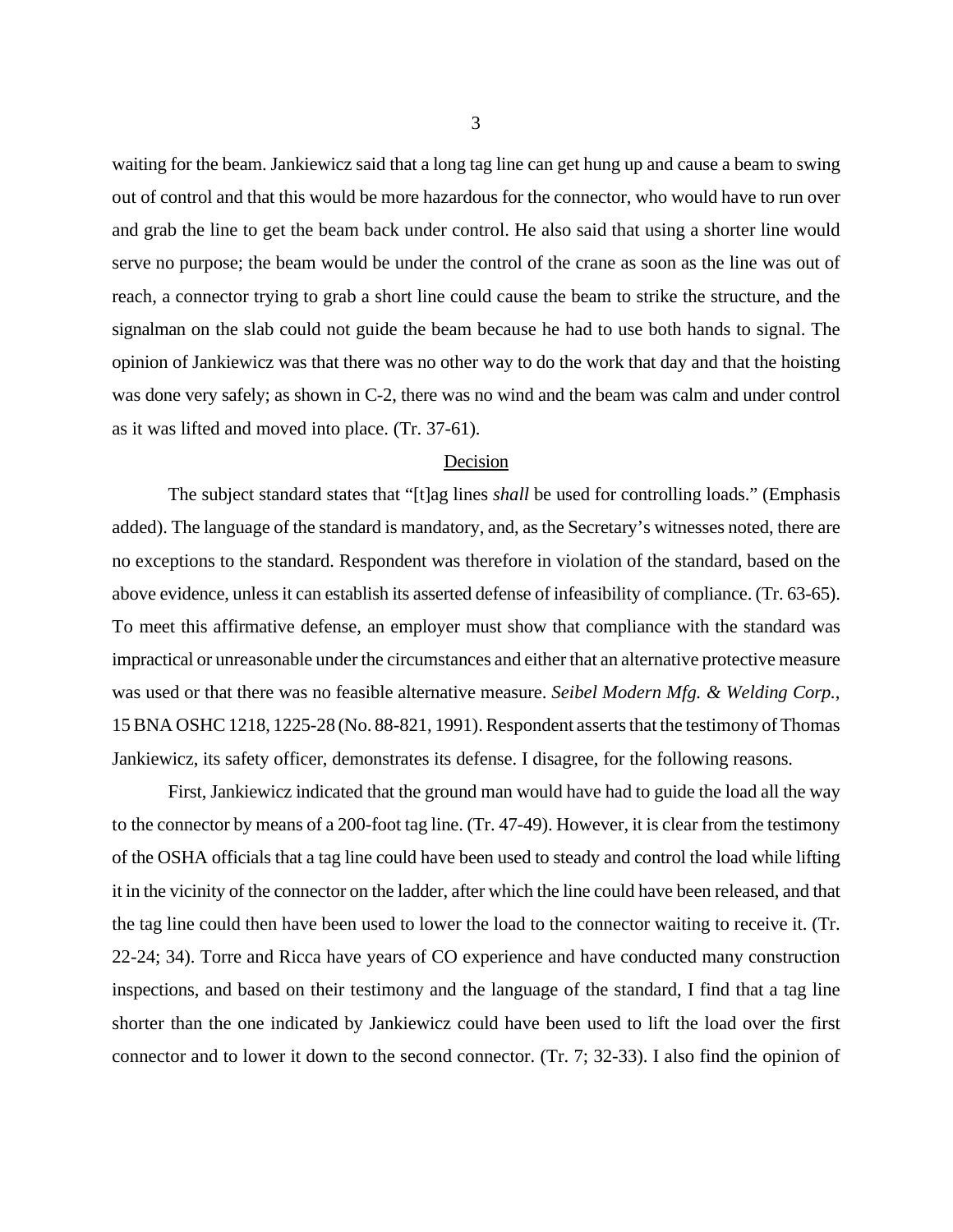Jankiewicz that a shorter tag line would have served no purpose and would actually have been more hazardous to be unpersuasive, notwithstanding his many years in steel erection. (Tr. 38; 50-51).

Second, Jankiewicz indicated that the employee on the slab could not have guided the load to the connector because he needed both hands to signal the crane. (Tr. 46; 49-50). Despite the obvious importance of the signalman's duties, I am simply not persuaded that this employee could not have used the tag line to guide the load to the connector. In addition, Ricca indicated that the connector himself could have taken hold of the line and used it to steady the beam until it was in position to be connected. (Tr. 34). Respondent's contentions in this regard are consequently rejected.

Finally, Jankiewicz testified that although the company safety rules followed the OSHA standards, the actual practice with respect to tag lines was to use them to unload the steel from the truck and when hoisting the steel on extremely windy days; he further testified that each foreman decided on a daily basis, depending on the circumstances at the particular site, whether it was safe to use tag lines. (Tr. 40; 57-58). Jankiewicz was not at the site during the inspection but opined, based on C-2, that it was a very calm day with no wind and that the work was done safely without tag lines. (Tr. 44-45; 50-56). However, the relevant portion of C-2 is only about two minutes long. Moreover, judicial notice was taken of C-5, an excerpt from the climatological data for Newark, New Jersey for March of 1997, published by the National Climatic Data Center, which shows that the wind speed between 10 a.m. and 1 p.m. on March 13 was 14 to 16 miles per hour. (Tr. 54-56; 61-62).

It would appear from the foregoing that Respondent was not following its own stated practice on the day of the inspection; the beam was hoisted around 11:30 a.m. on March 13, according to C-2, and while no wind is discernible from the video it seems likely, in view of C-5 and the proximity of Maplewood to Newark, that it was a windy day at the site.<sup>4</sup> Regardless, even if it was not, it is clear that Respondent's practice in regard to tag lines did not meet the OSHA standard. It is also clear, in view of the record as a whole, that Respondent has not met its burden of proof with respect to its asserted defense of infeasibility of compliance. This item is accordingly affirmed as a serious violation, and the proposed penalty of \$750.00, upon consideration of the size, history and good faith of the company, as well as the gravity of the violation, is assessed. (Tr. 25).

<sup>&</sup>lt;sup>4</sup>Judicial notice is taken of the fact the site is about 5.7 miles from the Newark Civic Center.